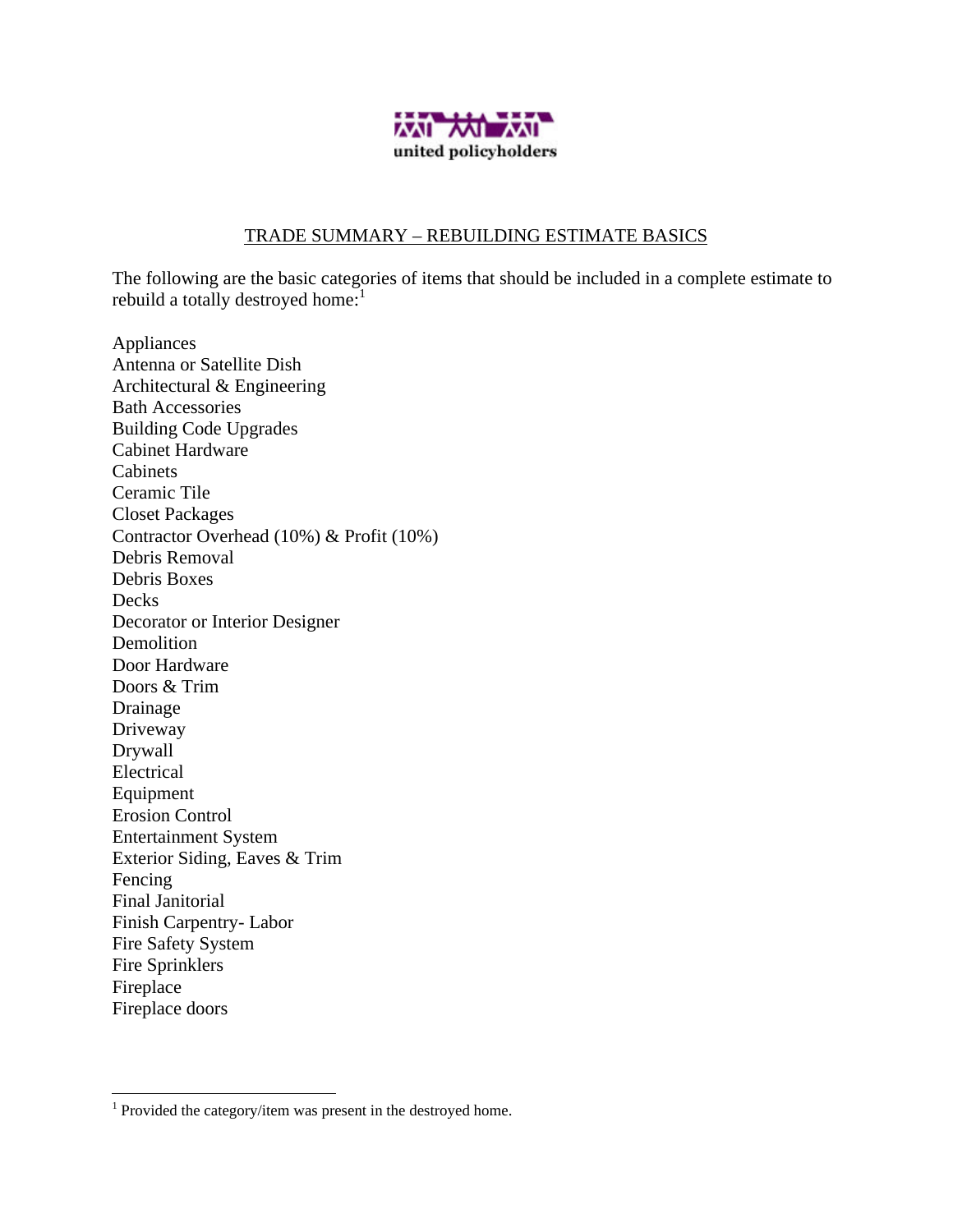Trade Summary –– Rebuilding Estimate Basics Page 2 of 3

Flooring- Hardwood, Carpet & Pad, Vinyl *with* Underlayment Foundation Garage Door & Opener Glass, Mirrors & Shower Doors Gutters & Downspouts Hazardous Material Testing & Abatement **HVAC** Insulation Intercom System Interim Job Clean-up Jacuzzi or Hot Tub Job Supervision Land Stabilization Land Survey Landscaping Light Fixtures (interior & exterior) Marble & Granite Masonry Material Tax Millwork (incl. baseboard, moldings, etc.) Painting Patios & Walkways Permits & Fees (incl. plan checking) Plastic Laminate or Cultured Counter Tops Plumbing- Labor & Material (including fixtures & faucets) Retaining Walls Roofing Rough Carpentry- labor & materials Sauna Scaffolding Security System Septic System Sewer Tie-in & Lateral Sheet Metal & Flashings Shower Pans Site Preparation Skylights Soils Report Stairs & Railings Steel **Stucco**